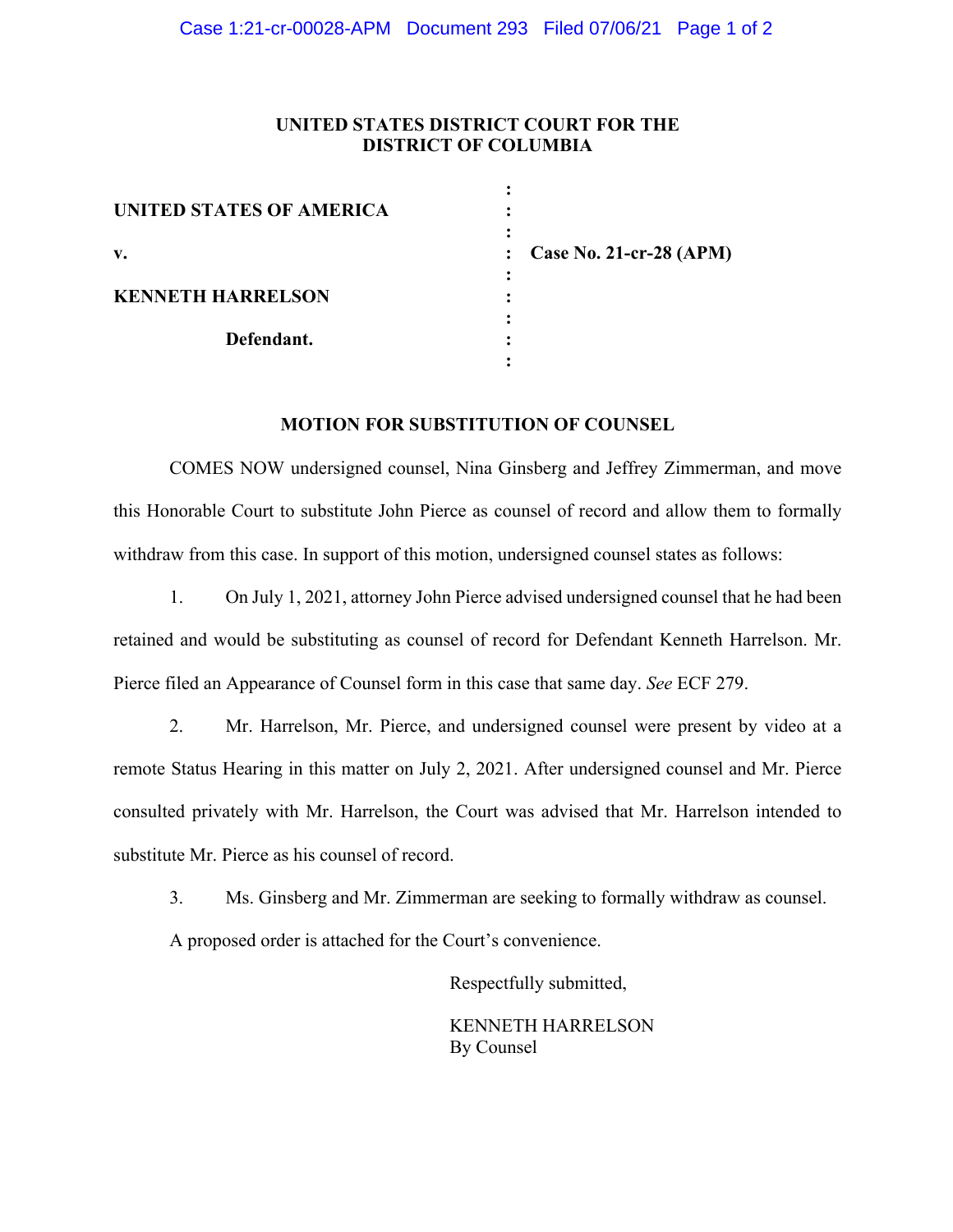/s/

 Nina Ginsberg, Esquire DC Bar No. 251496 *DiMuroGinsberg, PC* 110 King Street, Suite 610 Alexandria, VA 22314 Telephone: (703) 684-4333 Facsimile: (703) 548-3181 Email Address: nginsberg@dimuro.com

/s/

 Jeffrey Zimmerman, Esquire DC Bar No. 38858 *Jeffrey Zimmerman, PLLC* 108 N. Alfred Street Alexandria, VA 22314 Telephone: (703) 548-8911 Facsimile: (703) 548-8935 Email Address: www.zimpacer.com

# **CERTIFICATE OF SERVICE**

I hereby certify that on this 6th day of July 2021, a true and accurate copy of the foregoing was electronically filed and served via the Court's CM/ECF system to all counsel of record.

> $/\mathbf{s}/$ JEFFREY D. ZIMMERMAN